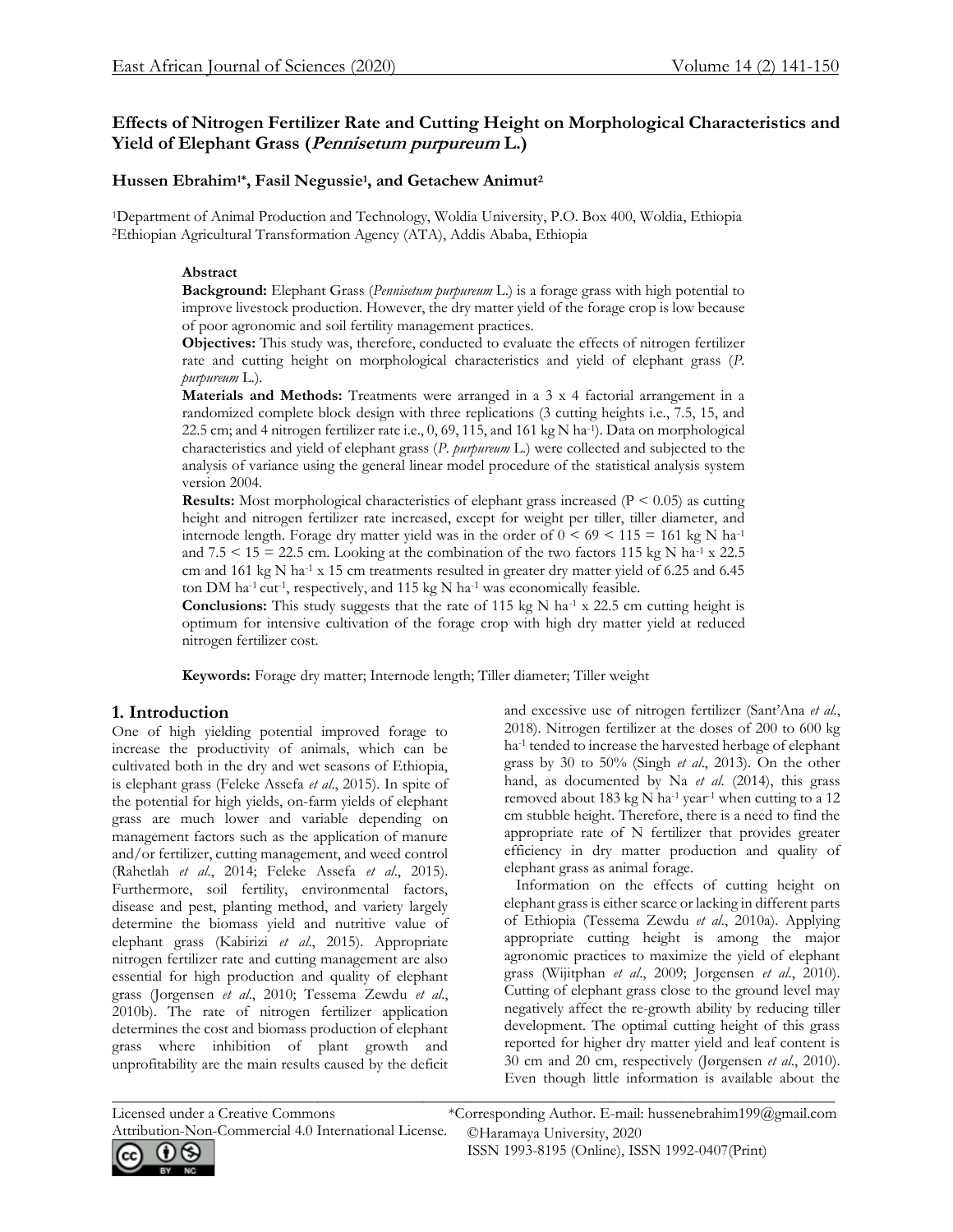separate effect of N fertilizer as well as cutting height, the combined effects of nitrogen fertilizer rate and cutting height on morphological characteristics and yield of elephant grass are not well understood. Hence, this study was carried out to evaluate the effects of nitrogen fertilizer rate and cutting height on morphological characteristics and yield of elephant grass (*P. purpureum L.*) and determine economically feasible N fertilizer rate to produce the forage crop.

## **2. Materials and Methods**

## **2.1. Description of the Study Area**

The experiment was conducted at Mersa College of Agriculture Campus, Woldia University, Northeastern Ethiopia, from June to November 2018. The campus is located at an altitude of 1600 meters above sea level between 11°40′N–11°66.7′N latitude, and 39°39.5′E– 39°65′E longitude. The area has a bimodal rainfall pattern (long summer and short autumn seasons) which ranges between 650 to 700 mm with an average annual temperature of 21 oC. The soil classification of the experimental area is clay loam.

#### **2.2. Description of Experimental Materials**

The source of the plant material, Elephant grass, was Mersa College of Agriculture Campus where the grass is well adapted. Nitrogen fertilizer was used in the form of urea (46% nitrogen).

#### **2.3. Experimental Design and Treatments**

The experiment consisted four levels of nitrogen fertilizer  $(0, 69, 115,$  and  $161 \text{ kg N}$  ha<sup>-1</sup>), and three cutting heights (7.5 cm, 15 cm, and 22.5 cm) above the ground, resulting in 12 treatment combinations per block (5 x  $41.5 = 207.5$  m<sup>2</sup>). The experimental plot was laid out as a randomized complete block design in a factorial arrangement and replicated three times per treatment. The plot size was  $5 \text{ m} \times 3 \text{ m}$  ( $15 \text{ m}^2$ ) and there were  $36$ plots. The spacing between plots and blocks were 0.5 and 1 m, respectively. While the spacing between rows and plants was 1 m and 0.5 m, respectively (Tessema Zewdu, 2008) and hence each plot accommodated 30 stems or plants (5 rows per plot).

 The required land was plowed by using a tractor once and bullock twice and the experimental plots were prepared after the land was smoothened. The parent plants were cut into stems with three nodes as equal to the pits and were planted (20 cm depth) at an angle of about 45<sup>o</sup> to bury two nodes into the soil. Then treatment plots were fertilized with half of the nitrogen at the rate of  $0$ ,  $69$ ,  $115$ , and  $161$  kg ha<sup>-1</sup> in the form of urea (46% N) after 7 days of the first harvest (90 days of planting) and the other half was applied after 35 days of the first harvest. The entire plot area was kept weedfree with hand hoeing at the time of land preparation, and the weed was removed manually at

30 and 60 days after planting, 5, and 35 days after the first harvest.

### **2.4. Data Collection**

All samples were taken from the net plot area of 2 m x 3 m (6 m<sup>2</sup> ) (three middle rows) a day before the second harvest to minimize the effect of border rows. A sample of five plants was randomly selected from the net plot area of each plot and used for the evaluation of all morphological parameters, except for tillers per plant, the basal circumference of the plant, and tiller weight, which were measured from other five representative tillers of plant samples. Plant height was determined by measuring the plant beginning from its base to the longest leaf with a steel tape. Tiller number was determined by direct counting of the tillers from five plants that were randomly selected. The basal circumference of the plant is the circumference of a collection of tillers per plant and was measured using meter around the base of elephant grass. The number of nodes per plant and internodes length (cm) was taken from those randomly selected stems or tillers per plot. The tiller diameter was measured with a caliper approximately 10 cm above the soil surface. Since elephant grass stems are oval-shaped, stem diameter was measured at its widest point.

 Green forage yield per hectare was estimated from the net plot area at 60 days after the first harvest based on green herbage cut with a sickle (Wangchuk *et al.*, 2015). Then the harvested green forage was weighted using a balance, recorded and about 400 gram subsamples were taken from each plot for the determination of dry matter yield (DMY). The samples were oven-dried at 65 0C for about 72 hours in an air circulating electric oven (AOAC, 1990) and were used to calculate the total DMY in terms of tons per hectare.

## **2.5. Data Analysis**

Data were analyzed using analysis of variance (ANOVA) of the General Linear Model (GLM) procedure of the statistical analysis system (SAS, 2004). Treatment means were separated using Turkey HSD (honestly significant difference) test at  $P < 0.05$ . The ANOVA model for data analysis consisted of the effects of the block, N fertilizer rate, cutting height, and interaction of fertilizer rate and cutting height. The model used for the analysis was:

 $Y_{ij} = \mu + B_1 + F_i + C_j + FC_{ij} + e_{ijl}$ 

Where; *Yijl* **=**Individual observations

 $\mu$  = Overall mean

 $B_l$  = Effect of the l<sup>th</sup> block

 $F_i$  = Effect of nitrogen fertilizer rate

 $C_j$  = Effect of cutting heights

 $FC_{ii}$  =Interaction effect of nitrogen fertilizer rate and cutting heights

 $e_{ijl}$  = Standard error of the mean

**2.6. Partial Budget Analysis**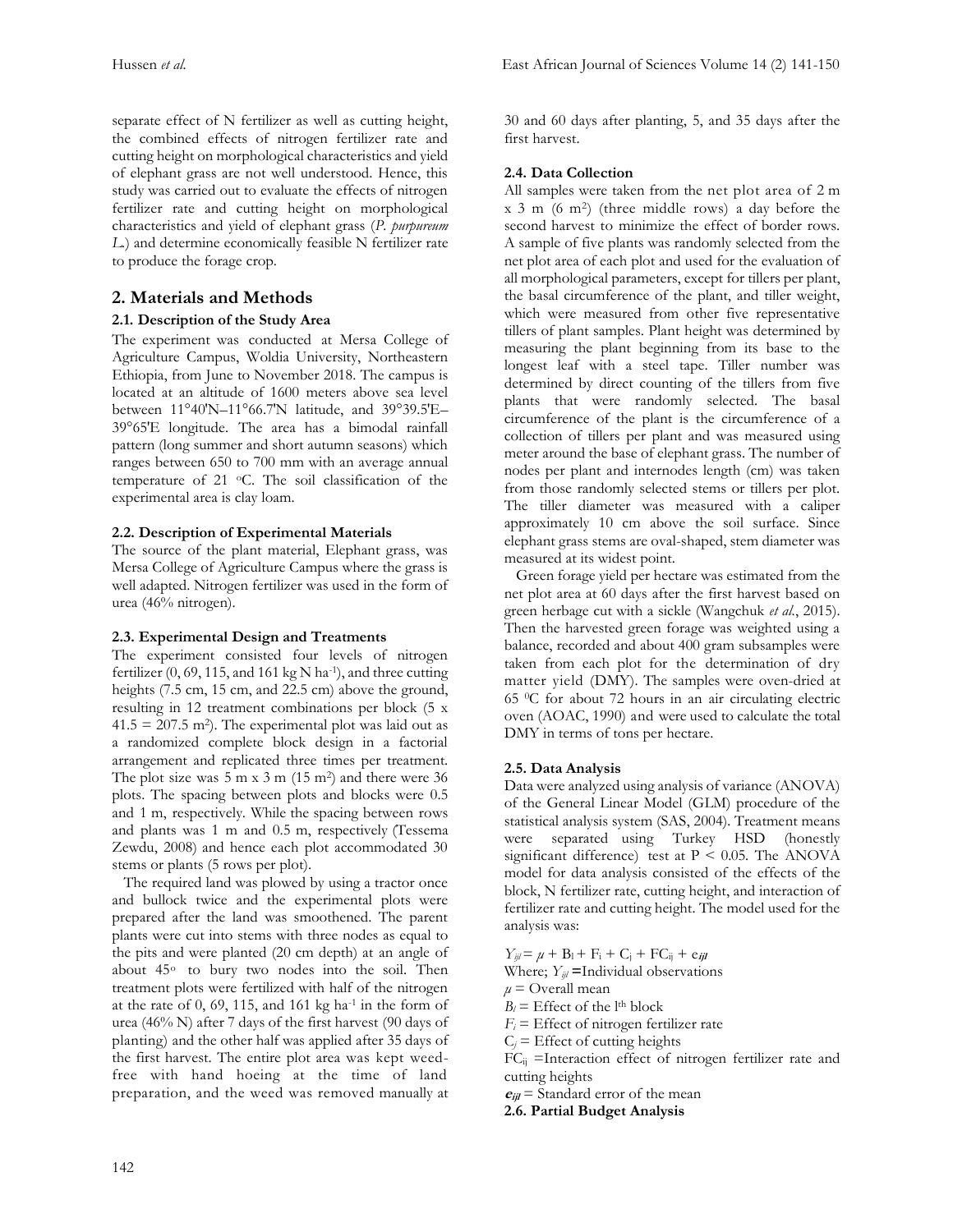Partial budget analysis for this experiment was performed according to Upton (1979) to evaluate the profitability of the treatments. It was assessed by the variable costs of fertilizer and labor. The sale price of elephant grass was estimated using local market observations. The difference in the sale and purchase of all inputs in each treatment was considered as a total return (TR). The net return (NR) was calculated by subtracting the total variable cost (TVC) from the total return (TR):

 $NR = TR - TVC$ 

The change in net return (∆NR) was calculated as the difference between the change in total return (∆TR) and the change in total variable cost (∆TVC) as:

 $\Delta$ NR =  $\Delta$ TR –  $\Delta$ TVC

The marginal rate of return (MRR) measures the increase in NR and is associated with each additional unit of expenditure (∆TVC), which was the difference among the three rates of nitrogen fertilizer excluding positive control and normally expressed as a percentage.

 $MRR = \Delta NR/\Delta TVC*100$ .

#### **3. Results and Discussion**

#### **3.1. Effects of Nitrogen Fertilizer and Cutting Height on Morphological Characteristics**

The number of tillers per plant of elephant grass was significantly ( $P < 0.05$ ) affected by cutting height, rate of N fertilizer, and their interaction effects (Table 1). Generally, the number of tillers per plant increased with increasing N fertilizer rate and cutting height. This may be attributed to a consequence of higher nutrient synthesis and reserve in the stem of the plant at higher N fertilizer application that might have promoted more tiller production per plant. The effect of N fertilizer on the number of tillers per plant of elephant grass in previous studies was not consistent. While some reported increases in the number of tillers per plant due to the N fertilizer rate (Oliveira *et al.*, 2015; Stida *et al*., 2018), others noted no effect (Norsuwan *et al*., 2014). Contrary to the results of this study, Jørgensen *et al.*  (2010) and Tessema Zewdu *et al*. (2010a) reported no effect of cutting height on the number of tillers per plant. The numbers of tillers per plant noted in this study were within the range of 20.9 to 47.6 obtained by Sollenberger *et al*. (2014), although others noted higher tiller number per plant ranging from 50 to 125 with dwarf varieties (Rengsirikul *et al*., 2013; Wangchuk *et al*., 2015).

 Cutting height and rate of N fertilizer application had a significant ( $P < 0.05$ ) effect on tiller weight of elephant grass, and tiller weight decreased as the cutting height and rate of N fertilizer increased (Table 1), which might be attributed to the higher tiller density per plant that tended to have thinner stems of tillers. The interaction effect of N fertilizer application rate and cutting height was also significant ( $P < 0.05$ ) but with no apparent particular trend. The significant decline in mean tiller weight with increased cutting height agrees with other reports (Wadi *et al*., 2004; Wijitphan *et al*., 2009). However, Jorgensen *et al*. (2010) observed no statistical differences in the mean weight per tiller among cutting heights of 0 and 20 cm.

 The interaction of cutting height and rate of N fertilizer had a significant ( $P < 0.05$ ) effect on tiller diameter. The thicker tiller (2.93 cm) was obtained from 22.5 cm x 161 kg N ha-1 followed by (2.67 cm) at 7.5 cm  $x$  69 kg N ha<sup>-1</sup> while the thinnest (1.13 cm) tiller was obtained from 15 cm x 69 kg N ha-1 (Table 1). Similar to the results of the current study, Stida *et al*. (2018) reported that the tiller diameter was not affected by the dose of N fertilizer. However, Oliveira *et al.* (2015) observed differences in stem diameter among levels of N fertilizer of 100 to 1600 kg N ha-1 ). Sollenberger *et al*. (2014) and Wangchuk *et al*. (2015) reported that tiller diameter ranging from 1.1 to 1.9 cm, which was within the range reported in the current study. However, Sinaga *et al*. (2016) found a thicker tiller (3.5–7 cm) without N fertilizer application, which was 146% thicker than the mean results of the current study.

 Plant height was increased with increasing cutting height and the rate of N fertilizer ( $P \le 0.05$ ). The tallest plant was recorded for the combined treatment of 22.5 cm x 161 kg N ha $^{-1}$  (2.81 m) which was more than threefold than the height of plants obtained from the combined treatment of  $7.5 \text{ cm} \times 0 \text{ kg N} \text{ ha}^{-1}$  (0.8 m). This could be due to the high decapitation and death of the plants at 7.5 cm cutting height (Sousa *et al.*, 2010). The grass fertilized with 161 kg N ha<sup>-1</sup> produced 2.6 times taller plants than the control treatment, and the grass harvested at the cutting height of 22.5 cm produced 1.3 times taller plants than the 7.5 cm cutting height, indicating that plant height is influenced more by N fertilizer rate than cutting height (Na *et al*., 2014). A similar observation was made for the effects of cutting height (Jørgensen *et al.*, 2010) and N fertilizer rate (IICA, 2016) on plant height. However, Norsuwan *et al*. (2014) and Oliveira *et al*. (2015) found a non-significant difference in plant height of Napier grass due to the rate of N fertilizer. Plant height of elephant grass ranging from 186.7 to 275.8 cm was reported when fertilized with 50 kg N ha<sup>-1</sup> and cut at a height of 5 cm (Mamaru Tesfaye, 2018), which was within the range of values observed in the current study.

 The interaction effect of the rate of N fertilizer and cutting height had a significant ( $P < 0.05$ ) effect on internode length. Generally, internode length was in the order of  $0 \le 69 \le 115 = 161$  kg N ha<sup>-1</sup>. On the contrary, Mamaru Tesfaye (2018) obtained lower internode length at a 5 cm cutting height with a mean value ranging from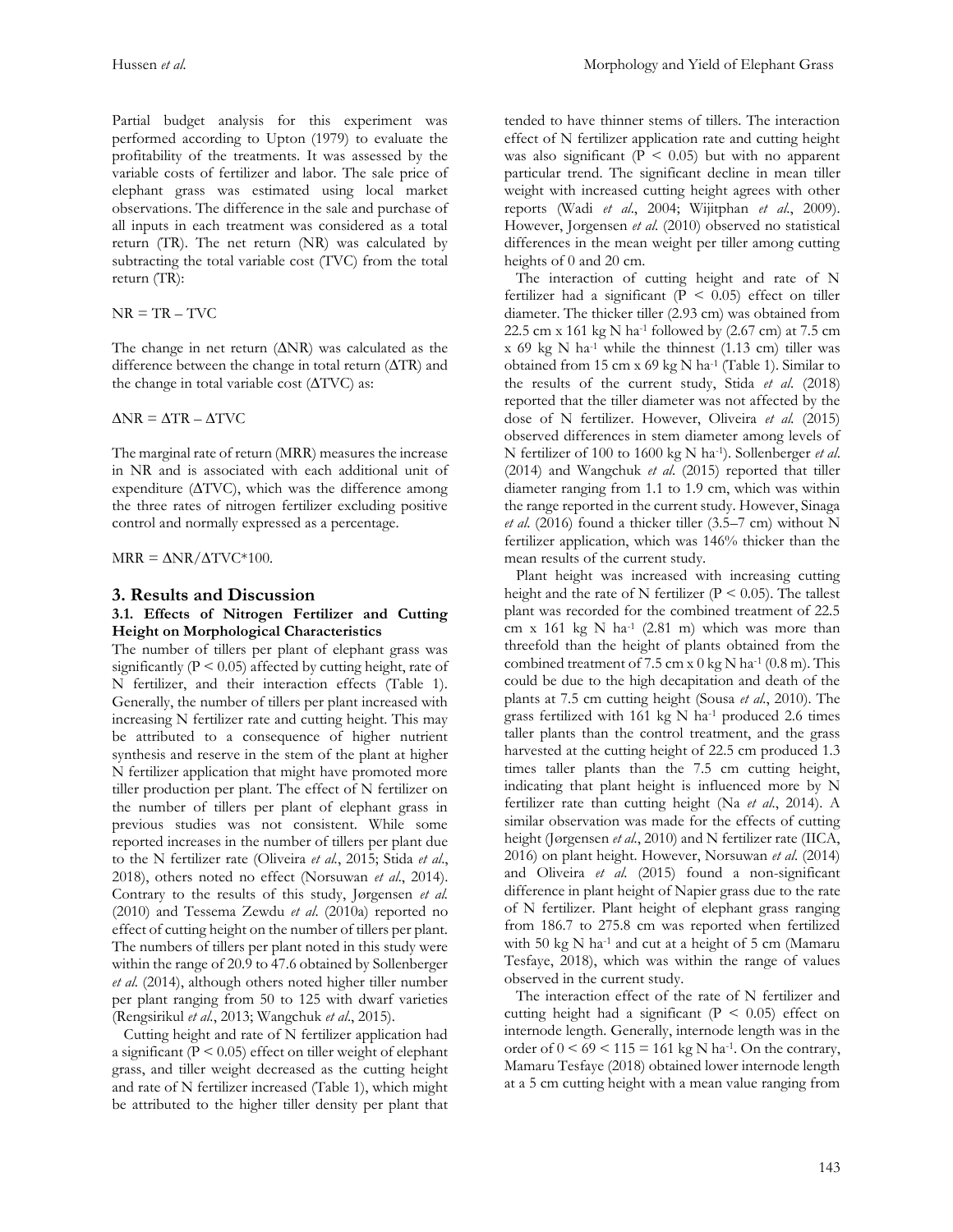6.7 to 12.9 cm, which could be attributed to the acidity of the soil (pH 4.2) and agro-ecological zone.

The number of internodes was affected  $(P < 0.05)$  by cutting height, the rate of N fertilizer application as well as their interaction. The highest number of internodes per tiller was at the highest cutting height and the rate of N fertilizer, and Vice Versa. This could be because of the fastest growth in higher cutting height and N fertilizer rate. Mamaru Tesfaye (2018) noted a similar observation. However, Tessema Zewdu *et al.* (2010a) observed no significant difference among cutting heights for Napier grass with a relatively lower number of internodes per tiller of 2.4 to 2.9.

 The basal circumference of the plant increased significantly ( $P \le 0.05$ ) as cutting height and the rate of N fertilizer increased but the interaction effect was not significant ( $P > 0.05$ ; Table 1). The increment in basal circumference per plant with an increase in N fertilizer rate and cutting height was in line with the report of Wangchuk *et al.* (2015). The basal circumference of the grass in the current study (90 to 161 cm) was lower than the value reported by Tessema Zewdu (2008) (125– 198.7 cm), which could be due to the difference in the agro-ecological zone and soil fertility.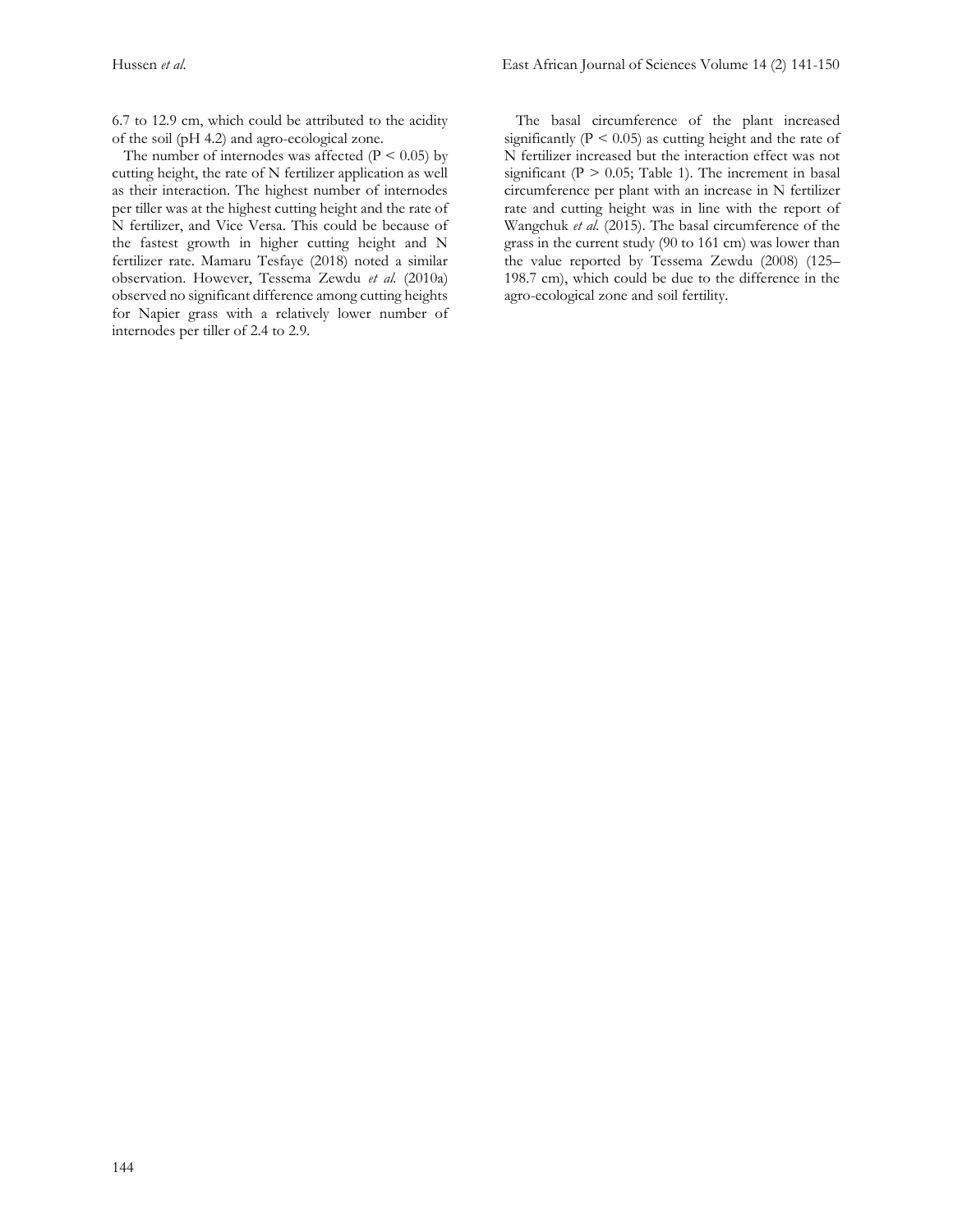## Hussen et al. **Morphology** and Yield of Elephant Grass

| Parameter          | Nitrogen Fertilizer rate in kg N ha-1<br>Cutting |                    |                    |                    |                     |             | Cutting height in cm |                    |                   |            | P-value      |             |         |
|--------------------|--------------------------------------------------|--------------------|--------------------|--------------------|---------------------|-------------|----------------------|--------------------|-------------------|------------|--------------|-------------|---------|
|                    | height                                           | $\overline{0}$     | 69                 | 115                | 161                 | ${\rm SEM}$ | 7.5                  | 15                 | 22.5              | <b>SEM</b> | $\mathsf{C}$ | $\mathbf N$ | C x N   |
| $\mbox{T}\mbox{N}$ | 7.5                                              | 21 <sup>c</sup>    | 30 <sup>b</sup>    | 35 <sup>a</sup>    | 37 <sup>a</sup>     | 0.67        | 30.8 <sup>c</sup>    | 33.8 <sup>b</sup>  | 37.8 <sup>a</sup> | 0.33       | < .0001      | < .0001     | 0.0041  |
|                    | 15                                               | 24 <sup>d</sup>    | 31 <sup>c</sup>    | 38 <sup>b</sup>    | 42 <sup>a</sup>     |             |                      |                    |                   |            |              |             |         |
|                    | 22.5                                             | 29c                | 33 <sup>b</sup>    | 43 <sup>a</sup>    | 46 <sup>a</sup>     |             |                      |                    |                   |            |              |             |         |
|                    | Mean                                             | 24.7 <sup>d</sup>  | 31.3 <sup>c</sup>  | 38.7 <sup>b</sup>  | 41.7 <sup>a</sup>   | 0.39        |                      |                    |                   |            |              |             |         |
| TW                 | $7.5\,$                                          | 109.5 <sup>b</sup> | 93.0 <sup>c</sup>  | $122.3^a$          | 102.1 <sup>bc</sup> | 2.20        | 106.7 <sup>a</sup>   | 102.3 <sup>b</sup> | 91.8 <sup>c</sup> | 1.10       | < .0001      | < .0001     | < .0001 |
|                    | 15                                               | 109.9 <sup>b</sup> | $131.2^a$          | 81.3 <sup>c</sup>  | 86.6 <sup>c</sup>   |             |                      |                    |                   |            |              |             |         |
|                    | 22.5                                             | $123.0^{\circ}$    | 83.7b              | 92.8 <sup>b</sup>  | 67.7c               |             |                      |                    |                   |            |              |             |         |
|                    | Mean                                             | 114.1 <sup>a</sup> | 102.7 <sup>b</sup> | 98.8 <sup>b</sup>  | 85.5c               | 1.27        |                      |                    |                   |            |              |             |         |
| TD                 | $7.5\,$                                          | 2.27ab             | 2.67a              | 1.57 <sup>b</sup>  | 1.40 <sup>b</sup>   | 0.208       | 1.98                 | 1.92               | 2.18              | 0.104      | 0.2066       | 0.0782      | < .0001 |
|                    | 15                                               | 1.53 <sup>ab</sup> | 1.13 <sup>b</sup>  | $2.53^{a}$         | 2.47a               |             |                      |                    |                   |            |              |             |         |
|                    | 22.5                                             | 1.63 <sup>b</sup>  | $2.40^{ab}$        | 1.73 <sup>b</sup>  | 2.93 <sup>a</sup>   |             |                      |                    |                   |            |              |             |         |
|                    | Mean                                             | 1.81               | 1.94               | 2.07               | 2.27                | 0.12        |                      |                    |                   |            |              |             |         |
| PH                 | $7.5\,$                                          | 0.8 <sup>d</sup>   | 1.3 <sup>c</sup>   | 1.9 <sup>b</sup>   | 2.1 <sup>a</sup>    | 0.013       | 1.53c                | 1.84 <sup>b</sup>  | 2.03a             | 0.007      | < .0001      | < .0001     | < .0001 |
|                    | 15                                               | 0.95 <sup>d</sup>  | 1.5 <sup>c</sup>   | 2.3 <sup>b</sup>   | 2.6 <sup>a</sup>    |             |                      |                    |                   |            |              |             |         |
|                    | 22.5                                             | 1.1 <sup>d</sup>   | 1.7 <sup>c</sup>   | 2.5 <sup>b</sup>   | $2.81^{a}$          |             |                      |                    |                   |            |              |             |         |
|                    | Mean                                             | 0.95 <sup>d</sup>  | 1.5 <sup>c</sup>   | 2.23 <sup>b</sup>  | 2.5 <sup>a</sup>    | 0.008       |                      |                    |                   |            |              |             |         |
| INL                | $7.5\,$                                          | 14.3c              | 16.0 <sub>bc</sub> | 20.9a              | $20.2^{\mathrm{a}}$ | 0.67        | 18.6                 | 18.4               | 17.8              | 0.33       | 0.269        | < .0001     | 0.0305  |
|                    | 15                                               | 14.0 <sup>c</sup>  | 16.3 <sup>bc</sup> | $21.7^{\circ}$     | $21.7^{\circ}$      |             |                      |                    |                   |            |              |             |         |
|                    | 22.5                                             | 13.3c              | 19.3 <sup>ab</sup> | $21.5^{\rm a}$     | $20.2^{\rm a}$      |             |                      |                    |                   |            |              |             |         |
|                    | Mean                                             | 13.9 <sup>c</sup>  | 17.2 <sup>b</sup>  | $21.4^{\circ}$     | 20.7 <sup>a</sup>   | 0.39        |                      |                    |                   |            |              |             |         |
| <b>NN</b>          | $7.5\,$                                          | 5.33c              | 7.63 <sup>b</sup>  | 8.40 <sup>b</sup>  | 9.80a               | 0.233       | 7.79c                | 9.00 <sub>b</sub>  | 9.85a             | 0.116      | < .0001      | < .0001     | 0.0008  |
|                    | 15                                               | 6.00 <sup>d</sup>  | 8.60c              | 10.00 <sup>b</sup> | $11.40^a$           |             |                      |                    |                   |            |              |             |         |
|                    | 22.5                                             | 7.00 <sup>d</sup>  | 8.40c              | 11.00 <sup>b</sup> | 13.00a              |             |                      |                    |                   |            |              |             |         |
|                    | Mean                                             | 6.11 <sup>d</sup>  | 8.21c              | 9.8 <sup>b</sup>   | 11.4 <sup>a</sup>   | 0.135       |                      |                    |                   |            |              |             |         |
| BC                 | $7.5\,$                                          | 90                 | 114                | 129                | 136                 | 2.47        | 117c                 | 126 <sup>b</sup>   | 136 <sup>a</sup>  | 1.24       | < .0001      | < .0001     | 0.1060  |
|                    | 15                                               | 101                | 119                | 140                | 145                 |             |                      |                    |                   |            |              |             |         |
|                    | 22.5                                             | 108                | 123                | 150                | 161                 |             |                      |                    |                   |            |              |             |         |
|                    | Mean                                             | 100 <sup>d</sup>   | 119c               | 140 <sup>b</sup>   | 147a                | 1.43        |                      |                    |                   |            |              |             |         |

Table 1. Effects of cutting height, rate of nitrogen fertilizer, and their interaction on morphological characteristics of Elephant grass.

*Note: Means in a row within a category with different superscripts differ (P<0.05); TN = Tiller numbers per plant; TW = Tiller weight (g DM per tiller); TD = Tiller diameter (cm); PH =*  plant height (m); INL = Internode length (cm); NN = Number of internodes per tiller; BC = Basal circumference (cm); SEM = Standard Error of the Mean; C = Cutting height; N = Nitrogen *fertilizer rate.*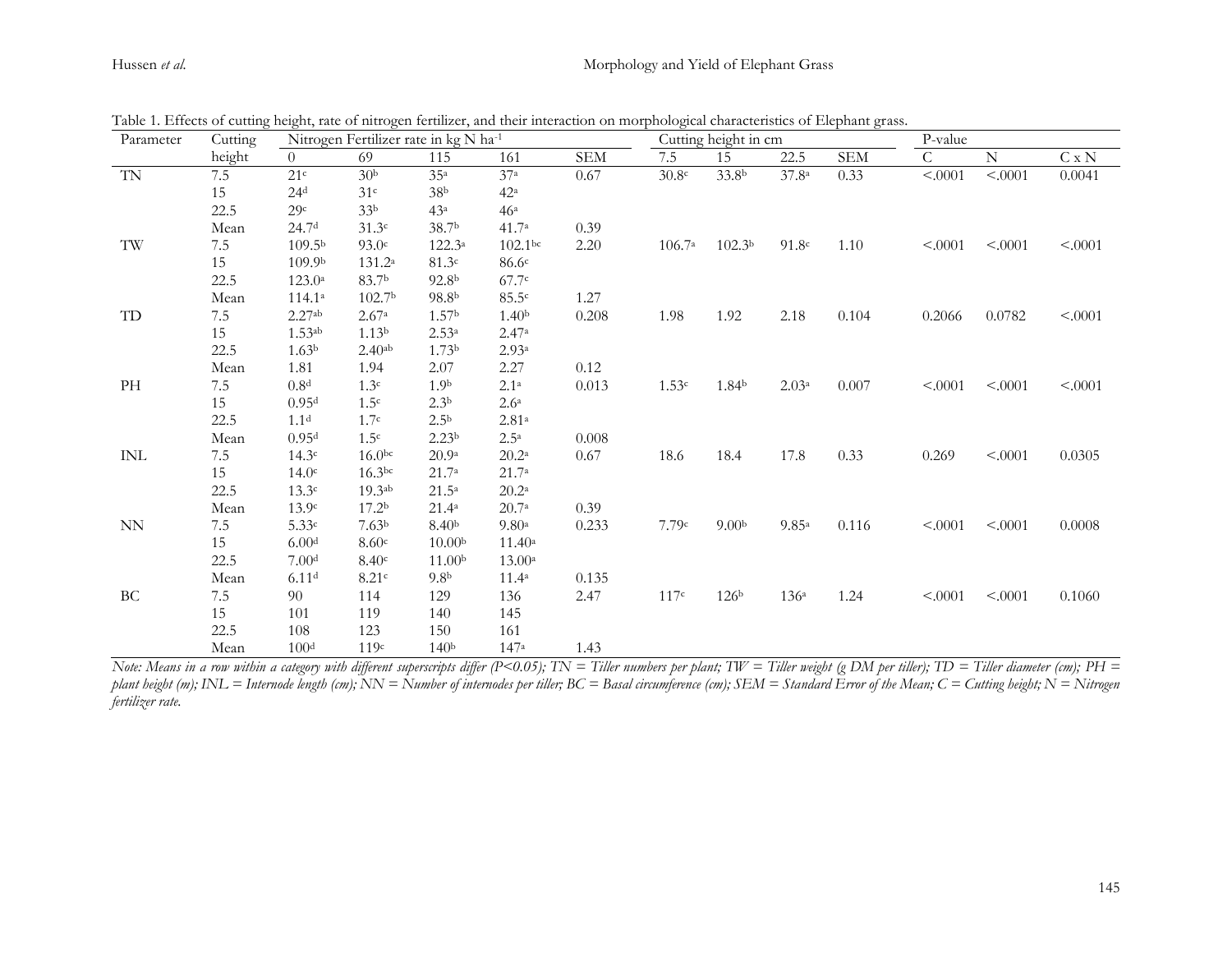### **3.2. Green Forage and Dry Matter Yield of Elephant Grass**

Cutting height, rate of N fertilizer application, as well as their interaction had a significant effect ( $P < 0.05$ ) on green forage yield (GFY) and dry matter yield (DMY) of elephant grass (Table 2). Both GFY and DMY were lower ( $P \le 0.05$ ) for the 7.5 cm cutting height than the other cutting height that had similar values ( $P > 0.05$ ). This could be associated with the higher tiller number and plant height with an increase in cutting height. Wadi *et al.* (2004) reported that a higher DMY at 0 cm than at 30 cm cutting height. The application of a higher rate of N fertilizer resulted in double GFY and DMY over the unfertilized group, which could be attributed to the higher number of tillers along with the taller grass (Ansah *et al.*, 2010). However, there was no statistical difference between the N fertilizer rate of 115 and 161 kg N ha-1 in DMY. The current result revealed that the combination of 22.5 cm and 161 kg N ha<sup>-1</sup> and 15 cm and 161 kg N ha<sup>-1</sup> produced 2.4 and 2.6 times GFY and DMY, respectively as compared to the combined effect of the lowest cutting height and no fertilizer. The current result on GFY was in line with other studies conducted on different accessions of Napier grass (Oliveira *et al.*, 2015; Mamaru Tesfaye, 2018). Oliveira *et al.* (2015) reported that the DMY increased as the N fertilizer increased from 100 to 1600 kg N ha-1 . Norsuwan *et al.* (2014), on the other hand, reported that 240 kg N ha<sup>-1</sup>

application was sufficient to produce the highest dry matter yield.

#### **3.3. Partial Budget Analysis of Elephant Grass Growing Under Four Nitrogen Fertilizer Rates**

The rate of N fertilizer application determines the cost and biomass production of elephant grass (Sant'Ana *et al.*, 2018) so that Partial budget analysis is very vital to evaluate its' economic feasibility (Oliveira *et al.*, 2015). In the current experiment, the partial budget analysis was done to evaluate the smallholder farmers' profitability by producing elephant grass fertilized with different rates of N (Table 3). The result of the partial budget analysis revealed that fertilizing elephant grass with N resulted in a relatively higher return over the control group. Although the change in net return was positive across all the rates of N fertilizer, it was higher for elephant grass fertilized with  $115 \text{ kg} \text{ N}$  ha<sup>-1</sup> (7501.4 ETB) compared to the other rate of N fertilizer. The result of this study showed that per unit of expenditure could result in a return of 0.648, 0.862, and 0.644 ETB per unit of investment for 69, 115, and 161 kg N ha<sup>-1</sup>, respectively. Therefore, fertilizing the elephant grass at 115 kg N ha<sup>-1</sup> was economically feasible because it resulted in a high net return than the other rate of N fertilizer and hence it could be recommended for smallholder elephant grass producers as a fodder crop.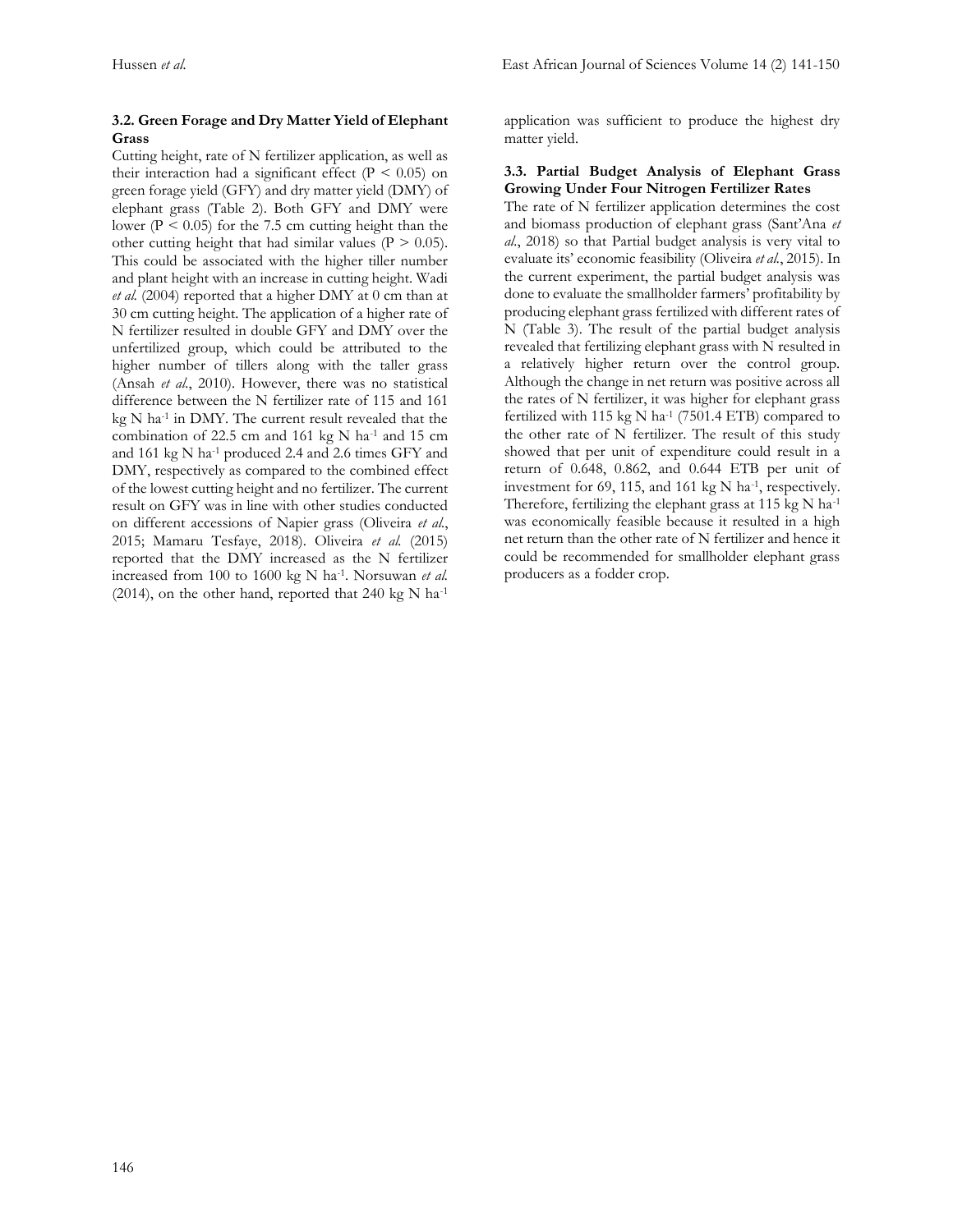| Parameter   | Cutting<br>height | Nitrogen Fertilizer rate in kg N ha-1 |                    |                    |                    |       | Cutting height in cm |                   |                    |            | P-value |          |              |
|-------------|-------------------|---------------------------------------|--------------------|--------------------|--------------------|-------|----------------------|-------------------|--------------------|------------|---------|----------|--------------|
|             |                   |                                       | 69                 | 115                | 161                | SEM   | 7.5                  | 15                | 22.5               | <b>SEM</b> |         | Ν        | $C \times N$ |
| GFY         | 7.5               | 17.28 <sup>b</sup>                    | 20.94 <sup>b</sup> | 22.50 <sup>b</sup> | 25.11 <sup>a</sup> | .318  | 21.46 <sup>b</sup>   | 30.38a            | 31.75 <sup>a</sup> | 0.659      | < .0001 | < .0001  | < .0001      |
|             | 15                | 18.61 <sup>d</sup>                    | 27.22c             | 34.19 <sup>b</sup> | 41.50 <sup>a</sup> |       |                      |                   |                    |            |         |          |              |
|             | 22.5              | 16.83c                                | 31.37 <sup>b</sup> | $37.03^{ab}$       | 41.79 <sup>a</sup> |       |                      |                   |                    |            |         |          |              |
|             | Mean              | 17.56 <sup>d</sup>                    | 26.51c             | 31.24 <sup>b</sup> | 36.13a             | 0.761 |                      |                   |                    |            |         |          |              |
| <b>TDMY</b> | 7.5               | 2.45 <sup>b</sup>                     | 2.98 <sup>b</sup>  | 4.36 <sup>a</sup>  | 4.33 <sup>a</sup>  | 0.25  | 3.53 <sup>b</sup>    | 4.85 <sup>a</sup> | 4.7 <sup>a</sup>   | 0.125      | < .0001 | < 0.0001 | < .0001      |
|             | 15                | 2.80c                                 | $5.51^{ab}$        | 4.65 <sup>b</sup>  | $6.45^{\circ}$     |       |                      |                   |                    |            |         |          |              |
|             | 22.5              | 2.95c                                 | 4.38 <sup>b</sup>  | $6.25^{\rm a}$     | $5.24^{ab}$        |       |                      |                   |                    |            |         |          |              |
|             | Mean              | 2.73c                                 | 4.29 <sup>b</sup>  | 5.09a              | 5.34 <sup>a</sup>  | 0.144 |                      |                   |                    |            |         |          |              |

Table 2. Effects of cutting height, rate of nitrogen fertilizer, and their interaction on green forage and dry matter yield of Elephant grass.

Note: Means in a column and within a category with different superscripts differ at P<0.05; GFY = Green forage yield (ton ba<sup>1</sup>); TDMY = Total dry matter yield (ton DM ba<sup>-1</sup>); SEM = *Standard Error of the Mean;*  $C =$  *Cutting height; N*  $\equiv$  *Nitrogen fertilizer rate.* 

Table 3. Partial budget analysis of Elephant grass fertilized with different nitrogen rates.

| Descriptions                                                                              | Treatments               |              |                             |               |  |  |  |
|-------------------------------------------------------------------------------------------|--------------------------|--------------|-----------------------------|---------------|--|--|--|
|                                                                                           | Control Group            | 69 kg N ha-1 | 115 kg $N$ ha <sup>-1</sup> | 161 kg N ha-1 |  |  |  |
| Dry matter yield in ton DM ha-1                                                           | 2.73                     | 4.29         | 5.09                        | 5.34          |  |  |  |
| Selling price in ETB ha-1                                                                 | 18741.5                  | 29450.9      | 34942.9                     | 36659.1       |  |  |  |
| Purchasing price of urea fertilizer in ETB ha <sup>-1</sup>                               | 0.0                      | 3300.0       | 5500.0                      | 7700.0        |  |  |  |
| Cost of labor for land and pit preparation in ETB ha-1                                    | 6000.0                   | 6000.0       | 6000.0                      | 6000.0        |  |  |  |
| Cost of labor for planting, harvest, and supplementary irrigation in ETB ha <sup>-1</sup> | 5250.0                   | 5250.0       | 5250.0                      | 5250.0        |  |  |  |
| Cost of labor for fertilizer application in ETB ha <sup>-1</sup>                          | 0.0                      | 3200.0       | 3200.0                      | 3200.0        |  |  |  |
| Cost of labor for weed management in ETB ha-1                                             | 5000.0                   | 5000.0       | 5000.0                      | 5000.0        |  |  |  |
| <b>TVC</b>                                                                                | 0.0                      | 6500.0       | 8700.0                      | 10900.0       |  |  |  |
| TR.                                                                                       | 2491.5                   | 13200.9      | 18692.9                     | 20409.1       |  |  |  |
| NR                                                                                        | 2491.5                   | 6700.9       | 9992.9                      | 9509.1        |  |  |  |
| $\Delta TVC$                                                                              | $\overline{\phantom{0}}$ | 6500.0       | 8700.0                      | 10900.0       |  |  |  |
| $\Delta TR$                                                                               |                          | 10709.4      | 16201.4                     | 17917.6       |  |  |  |
| $\Delta NR$                                                                               |                          | 4209.4       | 7501.4                      | 7017.6        |  |  |  |
| <b>MRR</b>                                                                                |                          | 64.8         | 86.2                        | 64.4          |  |  |  |

Note: TVC = Total Variable Cost (ETB ha<sup>1</sup>); TR = Total Return (ETB ha<sup>-1</sup>); NR = Net Return (ETB ha<sup>-1</sup>);  $\triangle$ TVC = Change in Total Variable Cost (ETB ha<sup>-1</sup>);  $\triangle$ TR = Change in *Total Return (ETB ha -1 ); ΔNR = Change in Net Return (ETB ha-1 ); MRR = Marginal Rate of Return (%) and ETB = Ethiopian Birr.*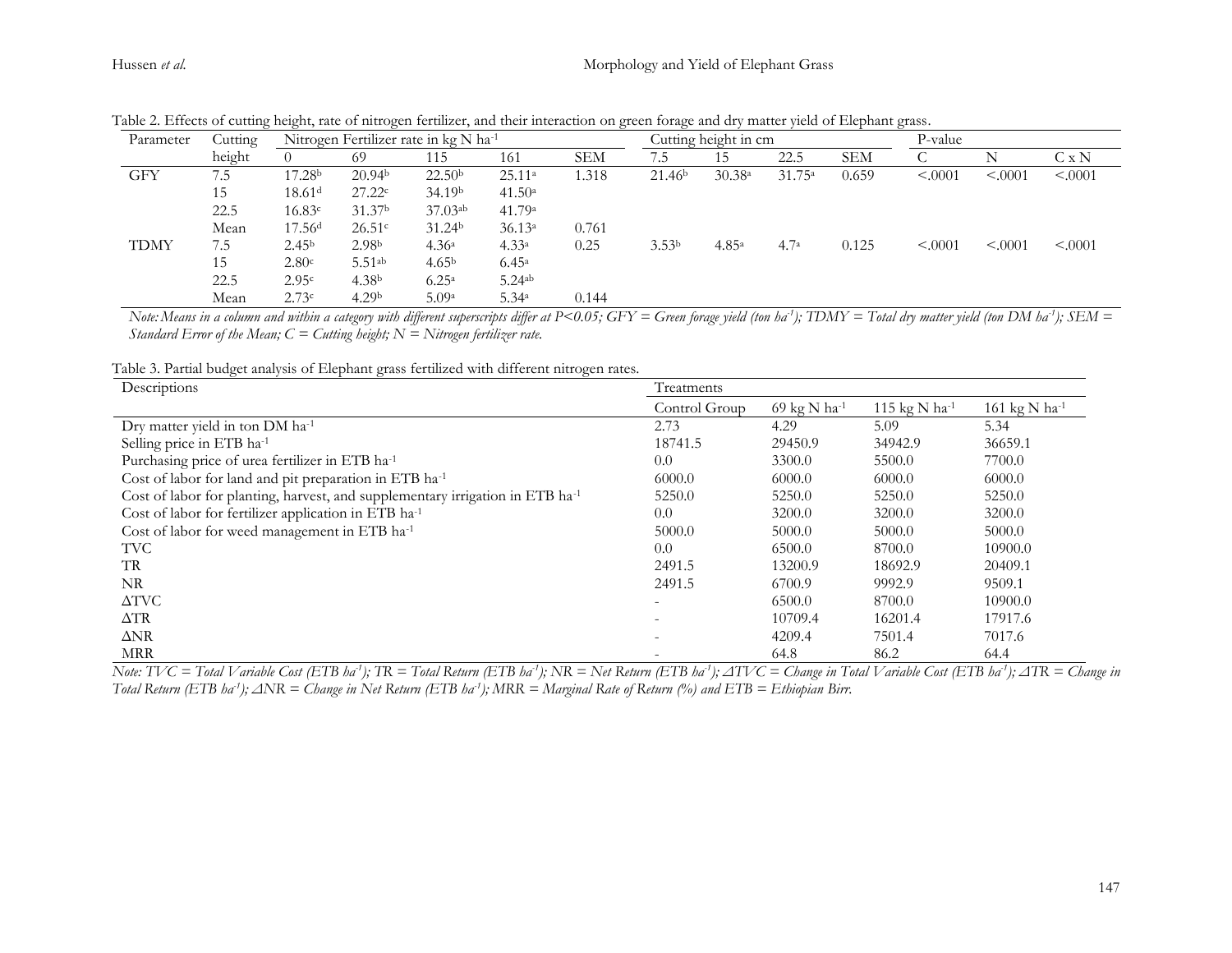# **4. Conclusions**

This study demonstrated that both cutting height and N fertilizer rate had a significant effect on the morphological characteristics and on forage yield of Elephant grass. Forage yield and morphological characteristics increased in response to increasing the rate of N fertilizer and cutting height. However, the dry matter yield for 115 (5.09 ton DM ha-1 ) and 161 (5.34 ton DM ha<sup>-1</sup>) kg N ha<sup>-1</sup> fertilizer rate and 15 (4.85 ton DM ha<sup>-1</sup>) and 22.5 (4.7 ton DM ha<sup>-1</sup>) cm cutting heights were similar. Looking at the combination of the two factors 115 kg N ha-1 x 22.5 cm and 161 kg N ha-1 x 15 cm treatments resulted in greater DMY and 115 kg N ha<sup>-1</sup> was observed as an economically feasible N fertilizer rate, suggesting  $115 \text{ kg}$  N ha<sup>-1</sup> x 22.5 cm to be recommended for farmers to grow as it may lead to economical forage production due to reduced N fertilizer cost.

# **5. Acknowledgments**

The authors thank the Ethiopia Ministry of Science and Higher Education for financing the study and Woldia University for facilitating the research. Thanks are also due to Dr. Solomon Tsegaye for his immense help during experimental plot preparation and data collection.

# **6. References**

- Ansah, T., Osafo, E.L.K. and Hansen, H.H. 2010. Herbage yield and chemical composition of four varieties of napier (*Pennisetum purpureum*) grass harvested at three different days after planting. *Agriculture and Biology Journal of North America*, 1(5): 923–929.
- AOAC (Associations of Official Analytical Chemists). 1990. *Official Methods of the Analysis*. 15th edition. Arlingston, Virginia, USA.
- Feleke Assefa, Tsegaye Ano, Teshale Aba and Zehara Ebrahim. 2015. Assessment of improved forage types and their utilization in Shashogo Woreda, Hadiya Zone, Southern Ethiopia. *Global Journal of Animal Science, Livestock Production, and Animal Breeding*, 3(6): 227–230.
- IICA (Inter-American Institute for Cooperation on Agriculture). 2016. Feasibility Study of the Commercial Production of Biofuels from Dedicated Biomass Crops on Mined-Out Bauxite Lands in Moengo, Suriname. Final Report. IICA, Moengo, Suriname.
- Jorgensen, S.T., Pookpakdi, A., Tudsri, S., Stolen, O., Ortiz, R. and Christiansen, J.L. 2010. Cultivar-bycutting height interactions in napier grass (*Pennisetum purpureum* Schumach) grown in a tropical rain-fed environment. *Acta Agriculturae Scandinavica, Section B- Soil and Plant Science*, 60: 199–210.
- Kabirizi, J., Kawube, G., Mulaa, M., Namazzi, C., Mugerwa, G., et al. 2015. Screening napier grass

(*Pennisetum purpureum*) accessions for dry matter yield and tolerance to napier stunt disease in Uganda. Pp. 236–242. *In*: Kabirizi, J., Muyekho, F., Mulaa, M., Msangi, R., Pallangyo, B., Kawube, G., Zziwa, E., Mugerwa, S., Ajanga, S., Lukwago, G., Wamalwa, N.I.E., Kariuki, I., Mwesigwa, R., Nannyeenyantege, W., Atuhairwe, A., Awalla, J., Namazzi, C. and Nampijja, Z. (eds.). *Napier Grass Feed Resource: Production, Constraints, and Implications for Smallholder Farmers in Eastern and Central Africa*. The Eastern African Agricultural Productivity Project, Kenya.

- Mamaru Tesfaye. 2018. Evaluation of napier grass (*Pennisetum purpureum* (L.) Schumach) accessions for agronomic traits under acidic soil conditions of nejo area, Ethiopia. *International Journal of Agriculture and Bioscience*, 7(2): 30–35.
- Na, C., Sollenberger, L.E., Erickson, J.E. and Silveira, M.L. 2014. Management of perennial warm-season bioenergy grasses; biomass harvested, nutrient removal, and persistence responses of elephant grass and energy cane to harvest frequency and timing. *Bioenergy. Research*, 8: 581–589.
- Norsuwan, T., Marohn, C., and Jintrawet, A. 2014. Effects of irrigation treatments and nitrogen applications on Napier grass planted in dry season as energy crop at Chiang Mai province. *Khon Kaen Agricultural Journal*, 42(2): 1–7.
- Oliveira, S., Daher, R.F., Ponciano, N.J., Gravina, G.D.A., Augusto, J., et al. 2015. Variation of morpho-agronomic and biomass quality traits in elephant grass for energy purposes according to nitrogen levels. *American Journal of Plant Sciences*, 6: 1685–1696.
- Rahetlah, V.B., Randrianaivoarivony, J.M., Andrianarisoa, B. and Ramalanjaona, V.L. 2014. Yield response of elephant grass (*Pennisetum purpureum*) to guano organic fertilizer in the highlands of Madagascar. *Livestock Research for Rural Development*, 26(1).
- Rengsirikul, K., Ishii, Y., Kangvansaichol, K., Sripichitt, P., Punsuvon, V., et al. 2013. Biomass yield, chemical composition, and potential ethanol yields of 8 cultivars of napier grass (*Pennisetum purpureum*  Schumach.) harvested 3-monthly in Central Thailand. *Journal of Sustainable Bioenergy Systems*, 3: 107–112.
- Sant'Ana, J.A.A., Daher, R.F., Ponciano, N.J., Santos, M.M.P., Viana, A.P., et al. 2018. Nitrogen and phosphate fertilizers in elephant-grass for energy use. *African Journal of Agricultural Research*, 13(16): 806–813.
- SAS (Statistical Analysis System). 2004. Statistical Analysis System software, Version 9.0. Cary, NC, USA.
- Sinaga, D.M., Aprilia, D., Zuhro, F., Setiawati, R., Siswi, R., et al. 2016. editors. *Elephant Grass Planting Plan at Eruption-affected Areas in Mount Merapi: Methods and*